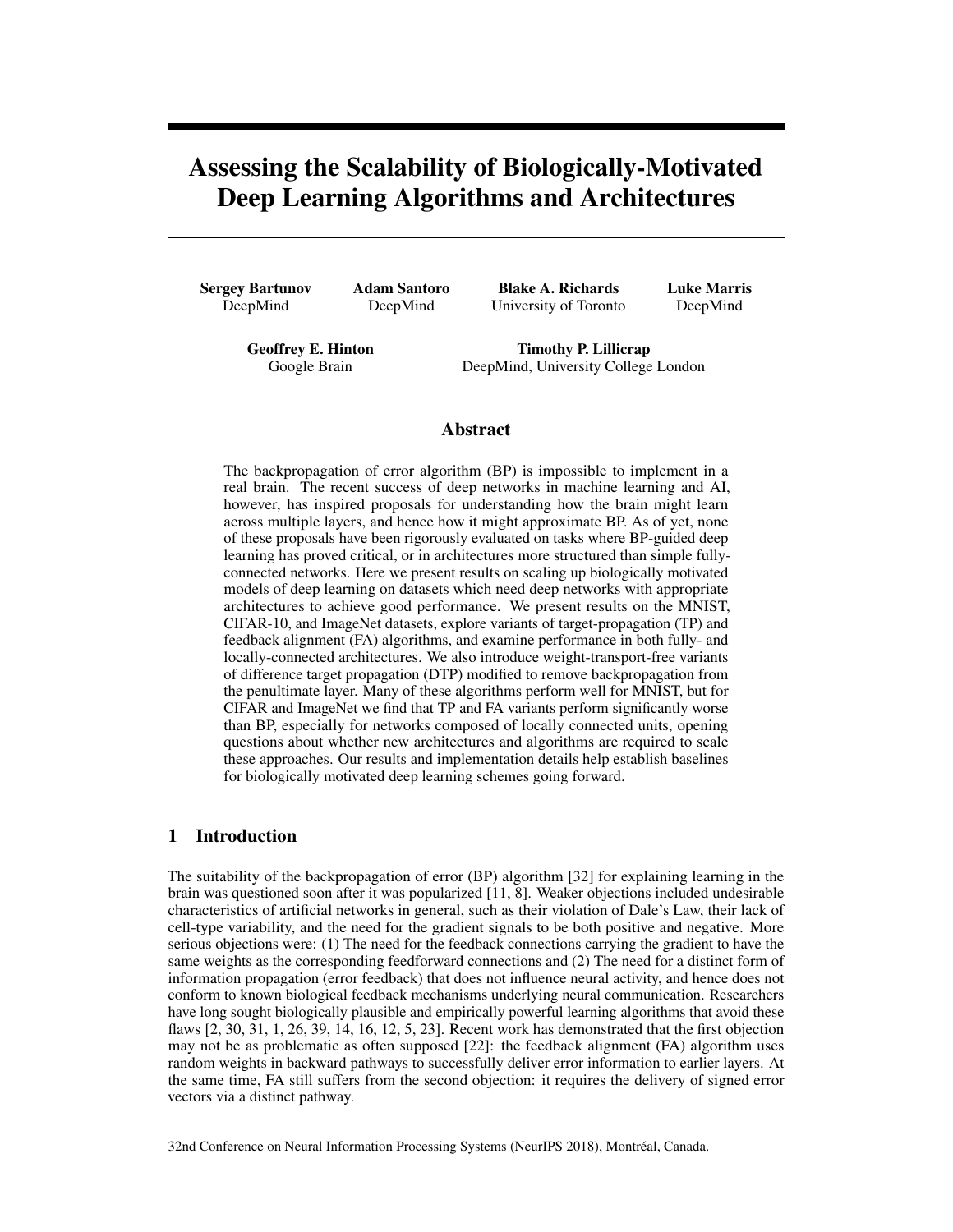Another family of promising approaches to biologically motivated deep learning – such as Contrastive Hebbian Learning [24], and Generalized Recirculation [26] – use top-down feedback connections to influence *neural activity*, and *differences* in feedfoward-driven and feedback-driven activities (or products of activities) to locally approximate gradients [1, 31, 26, 39, 4, 36, 38]. Since these activity propagation methods don't require explicit propagation of gradients through the network, they go a long way towards answering the second serious objection noted above. However, many of these methods require long "positive" and "negative" settling phases for computing the activities whose differences provide the learning signal. Proposals for shortening the phases [13, 6] are not entirely satisfactory as they still fundamentally depend on a settling process, and, in general, any settling process will likely be too slow for a brain that needs to quickly compute hidden activities in order to act in real time.

Perhaps the most practical among this family of "activity propagation" algorithms is target propagation (TP) and its variants [19, 20, 13, 3, 21]. TP avoids the weight transport problem by training a distinct set of feedback connections that define the backward activity propagation. These connnections are trained to approximately invert the computation of the feedforward connections in order to be able to compute *target activities* for each layer by successively inverting the desired output target. Another appealing property of TP is that the errors guiding weight updates are computed locally along with backward activities.

While TP and its variants are promising as biologically-motivated algorithms, there are lingering questions about their applicability to the brain. First, the only variant explored empirically (i.e. DTP) still depends on explicit gradient computation via backpropagation for learning the penultimate layer's outgoing synaptic weights (see Algorithm Box 1 in Lee et al. [21]). Second, they have not been rigorously tested on datasets more difficult than MNIST. And third, they have not been incorporated into architectures more complicated than simple multi-layer perceptrons (MLPs).

On this second point, it might be argued that an algorithm's inability to scale to difficult machine learning datasets is a red herring when assessing whether it could help us understand learning in the brain. Performance on isolated machine learning tasks using a model that lacks other adaptive neural phenomena – e.g., varieties of plasticity, evolutionary priors, etc. – makes a statement about the lack of these phenomena as much as it does about the suitability of an algorithm. Nonetheless, we argue that there is a need for *behavioural* realism, in addition to *physiological* realism, when gathering evidence to assess the overall *biological* realism of a learning algorithm. Given that human beings are able to learn complex tasks that bear little relationship to their evolution, it would appear that the brain possesses a powerful, general-purpose learning algorithm for shaping behavior. As such, researchers can, and should, seek learning algorithms that are both more plausible physiologically, and scale up to the sorts of complex tasks that humans are capable of learning. Augmenting a model with adaptive capabilities is unlikely to unveil any truths about the brain if the model's performance is crippled by an insufficiently powerful learning algorithm. On the other hand, demonstrating good performance with even a vanilla artificial neural network provides evidence that, at the very least, the learning algorithm *is not limiting*. Ultimately, we need a confluence of evidence for: (1) the sufficiency of a learning algorithm, (2) the impact of biological constraints in a network, and (3) the necessity of other adaptive neural capabilities. This paper focuses on addressing the first two.

In this work our contribution is threefold: (1) We examine the learning and performance of biologically-motivated algorithms on MNIST, CIFAR, and ImageNet. (2) We introduce variants of DTP which eliminate significant lingering biologically implausible features from the algorithm. (3) We investigate the role of weight-sharing convolutions, which are key to performance on difficult datasets in artificial neural networks, by testing the effectiveness of locally connected architectures trained with BP and variants of FA and TP.

Overall, our results are largely negative. That is, we find that none of the tested algorithms are capable of effectively scaling up to training large networks on ImageNet. There are three possible interpretations from these results: (1) Existing algorithms need to be modified, added to, and/or optimized to account for learning in the real brain, (2) research should continue into new physiologically realistic learning algorithms that can scale-up, or (3) we need to appeal to other adaptive capacities to account for the fact that humans are able to perform well on this task. Ultimately, our negative results are important because they demonstrate the need for continued work to understand the power of learning in the human brain. More broadly, we suggest that behavioural realism, as judged by performance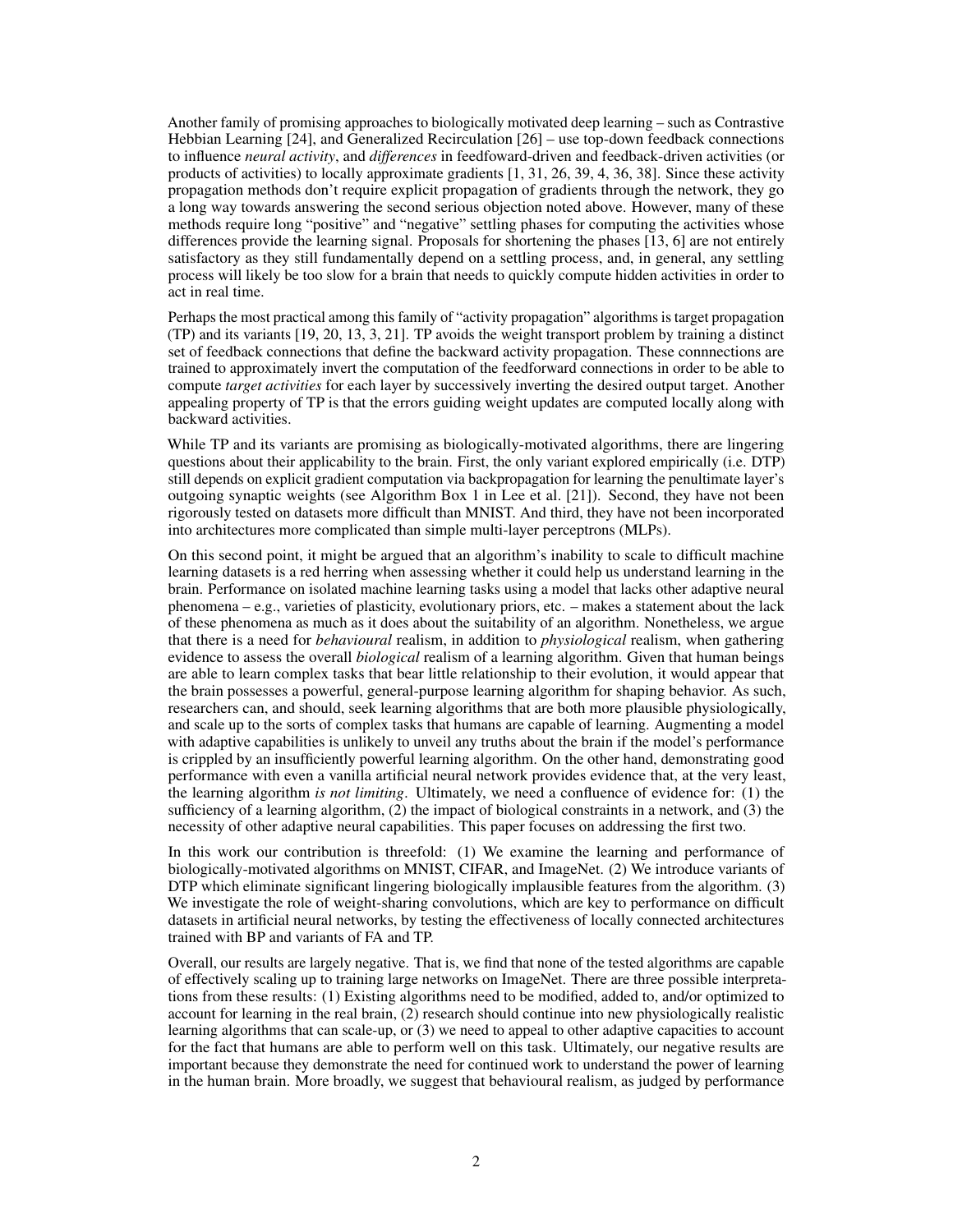

Figure 1: In BP and DTP, the final layer target is used to compute a loss, and the gradients from this loss are shuttled backwards (through all layers, in BP, or just one layer, in DTP) in error propagation steps that do not influence actual neural activity. SDTP never transports gradients using error propagation steps, unlike DTP and BP.

on difficult tasks, should increasingly become one of the metrics used in evaluating the biological realism of computational models and algorithms.

## 2 Learning in Multilayer Networks

Consider the case of a feed-forward neural network with L layers  $\{h_l\}_{l=1}^L$ , whose activations  $h_l$  are computed by elementwise-applying a non-linear function  $\sigma_l$  to an affine transformation of previous layer activations  $h_{l-1}$ :

$$
h_l = f(h_{l-1}; \theta_l) = \sigma_l(W_l h_{l-1} + b_l), \quad \theta_l = \{W_l, b_l\},\tag{1}
$$

with input to the network denoted as  $h_0 = x$  and the last layer  $h_L$  used as output.

In classification problems the output layer  $h<sub>L</sub>$  parametrizes a predicted distribution over possible labels  $p(y|h_L)$ , usually using the softmax function. The learning signal is then provided as a loss  $\mathcal{L}(h_L)$  incurred by making a prediction for an input x, which in the classification case can be cross-entropy between the ground-truth label distribution  $q(y|x)$  and the predicted one:  $\mathcal{L}(h_L)$  =  $-\sum_{y} q(y|x) \log p(y|h_L)$ . The goal of training is then to adjust the parameters  $\Theta = {\theta_l}_{l=1}^L$  in order to minimize a given loss over the training set of inputs.

#### 2.1 Backpropagation

Backpropagation [32] was popularized as a method for training neural networks by computing gradients with respect to layer parameters using the chain rule:

$$
\frac{d\mathcal{L}}{dh_l} = \left(\frac{dh_{l+1}}{dh_l}\right)^T \frac{d\mathcal{L}}{dh_{l+1}}, \quad \frac{d\mathcal{L}}{d\theta_l} = \left(\frac{dh_l}{d\theta_l}\right)^T \frac{d\mathcal{L}}{dh_l}, \quad \frac{dh_{l+1}}{dh_l} = W_{l+1} \text{diag}(\sigma'_{l+1}(W_{l+1}h_l + b_{l+1})).
$$

Thus, gradients are obtained by first propagating activations forward to the output layer via eq. 1, and then recursively applying these backward equations. These equations imply that gradients are propagated backwards through the network using weights symmetric to their feedforward counterparts. This is biologically problematic because it implies a mode of information propagation (error propagation) that does not influence neural activity, and that depends on an implausible network architecture (symmetric weight connectivity for feedforward and feedback directions, which is called the weight transport problem).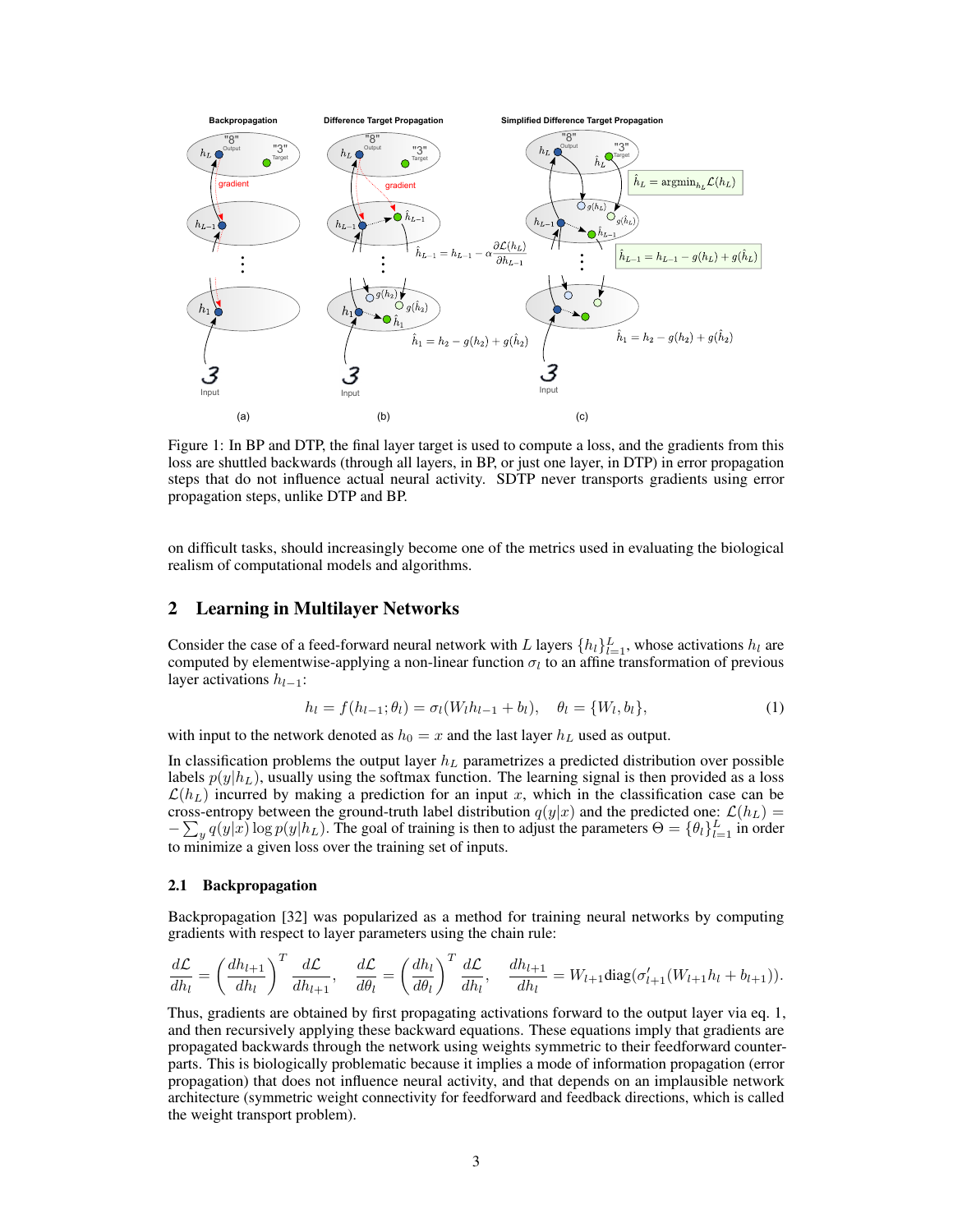#### 2.1.1 Feedback alignment

While we focus on TP variants in this manuscript, with the purpose of a more complete experimental study of biologically motivated algorithms, we explore FA as another baseline. FA replaces the transpose weight matrices in the backward pass for BP with fixed random connections. Thus, FA shares features with both target propagation and conventional backpropagation. On the one hand, it alleviates the weight transport problem by maintaining a separate set of connections that, under certain conditions, lead to synchronized learning of the network. On the other hand, similar to backpropagation, FA transports signed error information in the backward pass, which may be problematic to implement as a plausible neural computation. We consider both the classical variant of FA [23] with random feedback weights at each hidden layer, and the recently proposed Direct Feedback Alignment [25] (DFA) or Broadcast Feedback Alignment [35], which connect feedback from the output layer directly to all previous layers directly.

#### 2.1.2 Target propagation and its variants

Unlike backpropagation, where backwards communication passes on gradients without inducing or altering neural activity, the backward pass in target propagation [19, 20, 3, 21] takes place in the same space as the forward-pass neural activity. The backward induced activities are those that layers should strive to match so as to produce the target output. After feedforward propagation given some input, the final output layer  $h_L$  is trained directly to minimize the loss  $\mathcal{L}$ , while all other layers are trained so as to match their associated targets.

In general, good targets are those that minimize the loss computed in the output layer if they had been realized in feedforward propagation. In networks with invertible layers one could generate such targets by first finding a loss-optimal output activation  $\hat{h}_L$  (e.g. the correct label distribution) and then propagating it back using inverse transformations  $\hat{h}_l = f^{-1}(\hat{h}_{l+1}; \theta_{l+1})$ . Since it is hard to maintain invertibility in a network, approximate inverse transformations (or decoders) can be learned  $g(h_{l+1}; \lambda_{l+1}) \approx f^{-1}(h_{l+1}; \theta_{l+1})$ . Note that this learning obviates the need for symmetric weight connectivity.

The generic form of target propagation algorithms we consider in this paper can be summarized as a scheduled minimization of two kinds of losses for each layer.

- 1. *Reconstruction* or *inverse loss*  $\mathcal{L}_l^{inv}(\lambda_l) = ||h_{l-1} g(f(h_{l-1}; \theta_{l-1}); \lambda_l)||_2^2$  is used to train the approximate inverse that is parametrized similarly to the forward computation:  $g(h_l; \lambda_l) = \sigma_l(V_l h_l + c_l), \lambda_l = \{V_l, c_l\}$ , where activations  $h_{l-1}$  are assumed to be propagated from the input. One can imagine other learning rules for the inverse, for example, the original DTP algorithm trained inverses on noise-corrupted versions of activations with the purpose of improved generalization. The loss is applied for every layer except the first, since the first layer does not need to propagate target inverses backwards.
- 2. *Forward loss*  $\mathcal{L}_l(\theta_l) = ||f(h_l; \theta_l) \hat{h}_{l+1}||_2^2$  penalizes the layer parameters for producing activations different from their targets. Parameters of the last layer are trained to minimize the task's loss  $\mathcal L$  directly.

Under this framework both losses are local and involve only a single layer's parameters, and implicit dependencies on other layer's parameters are ignored. Variants differ in the way targets  $\hat{h}_l$  are computed.

Target propagation "Vanilla" target propagation (TP) computes targets by propagating the higher layers' targets backwards through layer-wise inverses; i.e.  $\hat{h}_l = g(\hat{h}_{l+1}; \lambda_{l+1})$ . For traditional categorization tasks the same 1-hot vector in the output will always map back to precisely the same hidden unit activities in a given layer. Thus, this kind of naive TP may have difficulties when different instances of the same class have different appearances, since it will attempt to make their representations identical even in the early layers. As well, there are no guarantees about how TP will behave when the inverses are imperfect.

Difference target propagation Both TP and DTP update the output weights and biases using the standard delta rule, but this is biologically unproblematic because it does not require weight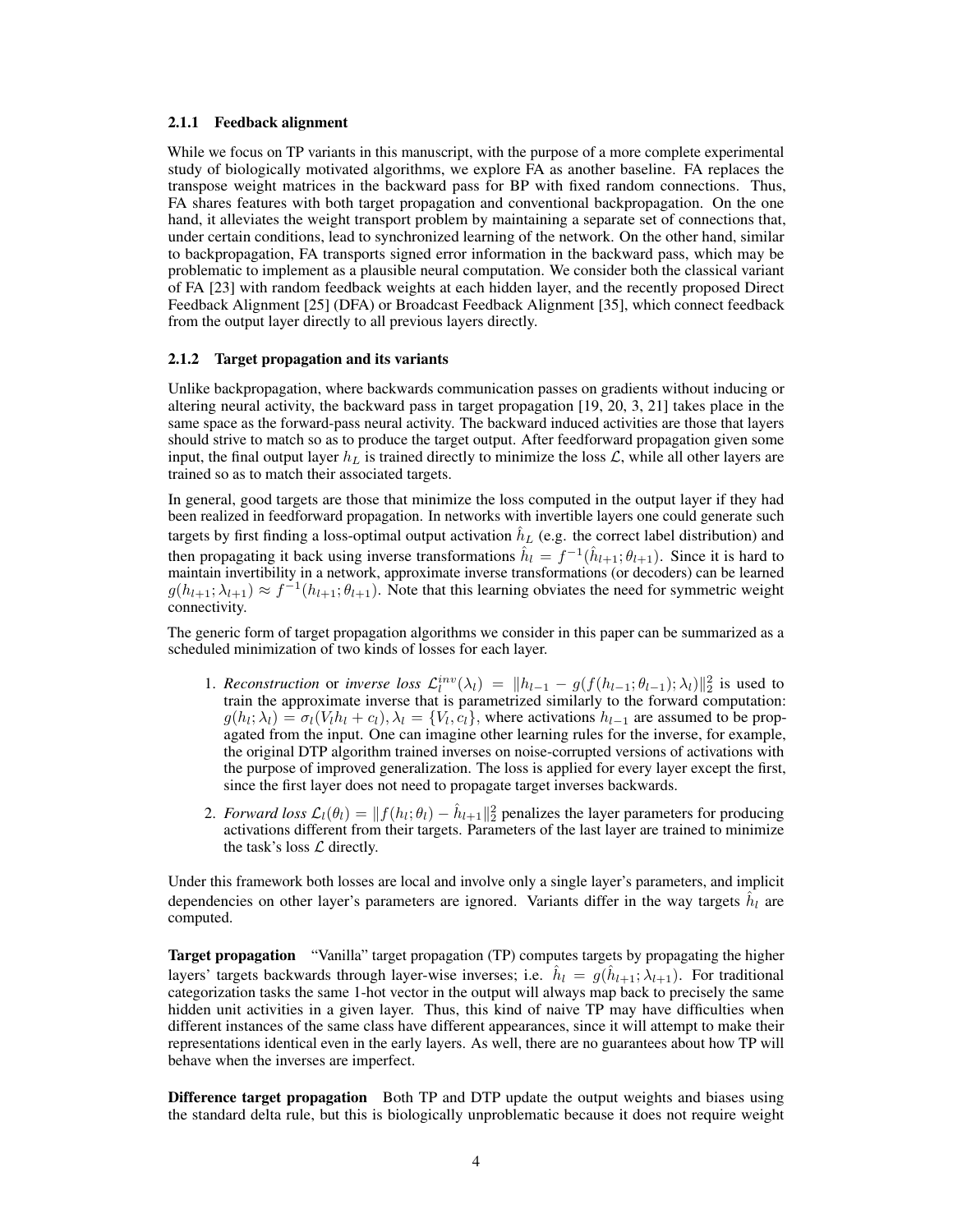transport [26, 23]. For most other layers in the network, DTP [21] computes targets as

$$
\hat{h}_l = g(\hat{h}_{l+1}; \lambda_{l+1}) + [h_l - g(h_{l+1}; \lambda_{l+1})]. \tag{2}
$$

The second term is the error in the reconstruction, which provides a stabilizing linear correction for imprecise inverse functions. However, in the original work by Lee et al. [21] the penultimate layer target,  $\hat{h}_{L-1}$ , was computed using gradients from the network's loss, rather than by target propagation. That is,  $\hat{h}_{L-1} = h_{L-1} - \alpha \frac{\partial \mathcal{L}(h_L)}{\partial h_{L-1}}$  $\frac{\partial \mathcal{L}(h_L)}{\partial h_{L-1}}$ , rather than  $\hat{h}_{L-1} = h_{L-1} - g(h_L; \lambda_L) + g(\hat{h}_L; \lambda_L)$ . Though not stated explicitly, this approach was presumably taken to ensure that the penultimate layer received reasonable and diverse targets despite the low-dimensional 1-hot targets at the output layer. When there are a small number of 1-hot targets (e.g. 10 classes), learning a good inverse mapping from these vectors back to the hidden activity of the penultimate hidden layer (e.g. 1000 units) might be problematic, since the inverse mapping cannot provide information that is both useful and unique to a particular input sample  $x$ . Using BP in the penultimate layer sidesteps this concern, but deviates from the intent of using these algorithms to avoid gradient computation and delivery.

Simplified difference target propagation We introduce SDTP as a simple modification to DTP. In SDTP we compute the target for the penultimate layer as  $\hat{h}_{L-1} = h_{L-1} - g(h_L; \lambda_L) + g(\hat{h}_L; \lambda_L)$ , where  $\hat{h}_L = \text{argmin}_{h_L} \mathcal{L}(h_L)$ , i.e. the correct label distribution. This completely removes biologically infeasible gradient communication (and hence weight-transport) from the algorithm. However, it is not clear whether targets for the penultimate layer will be diverse enough (given low entropy classification targets) or precise enough (given the inevitable poor performance of the learned inverse for this layer). The latter is particularly important if the dimensionality of the penultimate layer is much larger than the output layer, which is the case for classification problems with a small number of classes. Hence, this modification is a non-trivial change that requires empirical investigation. In Section 3 we evaluate SDTP in the presence of low-entropy targets (classification problems) and also consider the problem of learning an autoencoder (for which targets are naturally high-dimensional and diverse) in the supplementary material.

#### Algorithm 1 Simplified Difference Target Propagation

Propagate activity forward: for  $l = 1$  to L do  $h_l \leftarrow f_l(h_{l-1}; \theta_l)$ end for Compute first target:  $\hat{h}_L \leftarrow \operatorname{argmin}_{h_L} \mathcal{L}(h_L)$ Compute targets for lower layers: for  $l = L - 1$  to 1 do  $\hat{h}_l \leftarrow h_l - g(h_{l+1}; \lambda_{l+1}) + g(\hat{h}_{l+1}; \lambda_{l+1})$ end for Train inverse function parameters: for  $l = L$  to 2 do Generate corrupted activity  $\tilde{h}_{l-1} = h_{l-1} + \epsilon, \epsilon \sim \mathcal{N}(0, \sigma^2)$ Update parameters  $\lambda_l$  using SGD on loss  $\mathcal{L}_l^{inv}(\lambda_l)$  $\mathcal{L}^{inv}_l(\lambda_l) = \|h_{l-1} - g(f(\tilde{h}_{l-1}; \theta_{l-1}); \lambda_l)\|_2^2$ end for Train feedforward function parameters: for  $l = 1$  to  $L$  do Update parameters  $\theta_l$  using SGD on loss  $\mathcal{L}_l(\theta_l)$  $\mathcal{L}_l(\theta_l) = ||f(h_l; \theta_l) - \hat{h}_{l+1}||_2^2$  if  $l < L$ , else  $\mathcal{L}_L(\theta_L) = \mathcal{L}$  (task loss) end for

Auxiliary output SDTP As outlined above, in the context of 1-hot classification, SDTP produces only weak targets for the penultimate layer, i.e. one for each possible class label. To circumvent this problem, we extend SDTP by introducing a composite structure for the output layer  $h_L = [o, z]$ , where  $\dot{o}$  is the predicted class distribution on which the loss is computed and  $z$  is an auxiliary output vector that is meant to provide additional information about activations of the penultimate layer  $h_{L-1}$ . Thus, the inverse computation  $g(h_L; \lambda_L)$  can be performed *conditional on richer information from the input*, not just on the relatively weak information available in the predicted and actual label.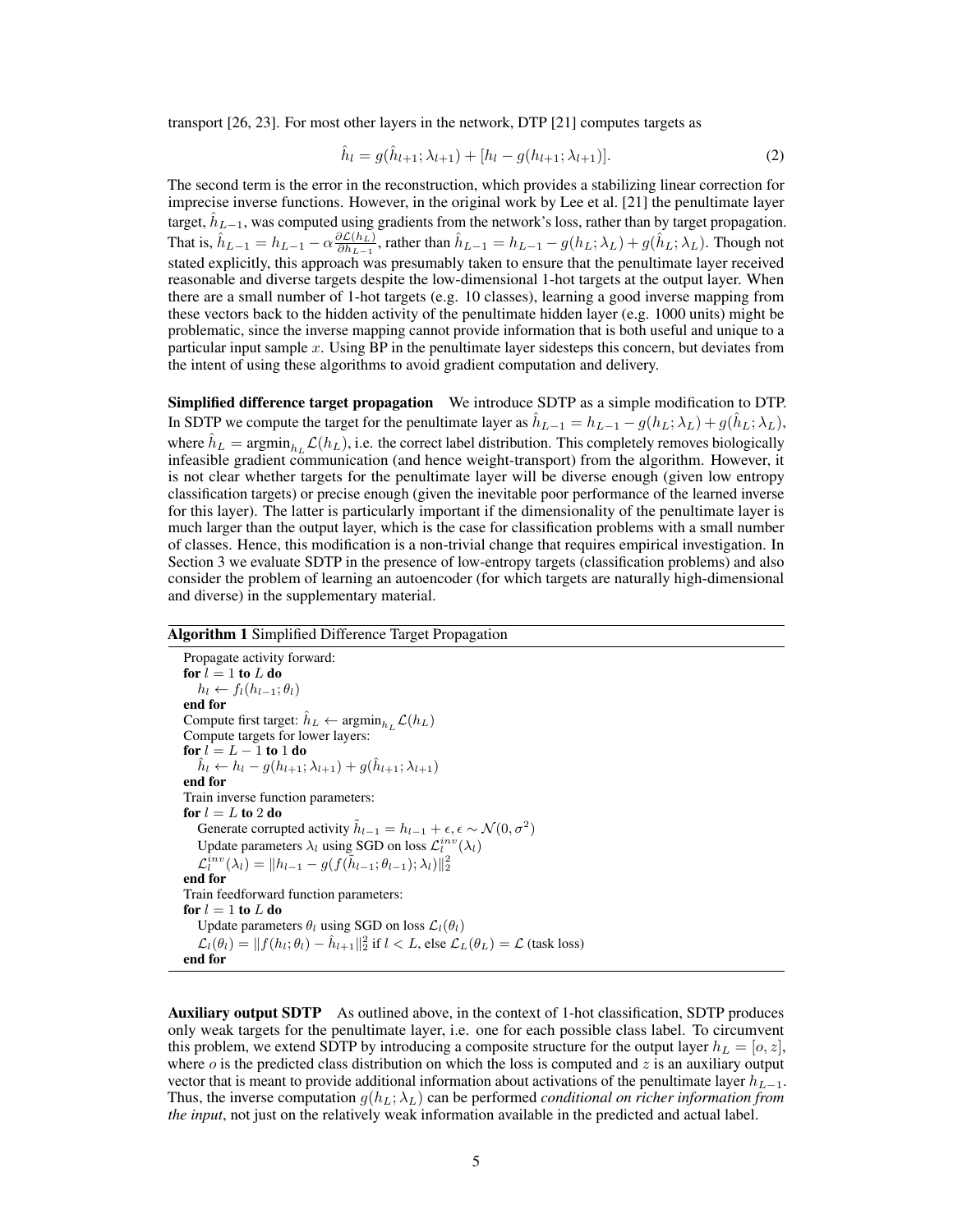The auxiliary output  $z$  is used to generate targets for penultimate layer as follows:

$$
\hat{h}_{L-1} = h_{L-1} - g_L(o, z; \lambda_L) + g_L(\hat{o}, z; \lambda_L),
$$
\n(3)

where  $\dot{o}$  is the predicted class distribution,  $\dot{o}$  is the correct class distribution and z produced from  $h_{L-1}$  is used in both inverse computations. Here  $g_L(\hat{o}, z; \lambda_L)$  can be interpreted as a modification of  $h<sub>L</sub>$  that preserves certain features of the original  $h<sub>L</sub>$  that can also be classified as  $\hat{o}$ . Here parameters  $\lambda_L$  can be still learned using the usual inverse loss. But parameters of the forward computation  $\theta_{L-1}$ used to produce  $z$  are difficult to learn in a way that maximizes their effectiveness for reconstruction without backpropagation. Thus, we studied a variant that does not require backpropagation: we simply do not optimize the forward weights for z, so z is just a set of random features of  $h_{L-1}$ .

**Parallel and alternating training of inverses** In the original implementation of  $DTP<sup>1</sup>$ , the authors trained forward and inverse model parameters by alternating between their optimizations; in practice they trained one loss for one full epoch of the training set before switching to training the other loss. We considered a variant that simply optimizes both losses in parallel, which seems nominally more plausible in the brain since both forward and feedback connections are thought to undergo plasticity changes simultaneously — though it is possible that a kind of alternating learning schedule for forward and backward connections could be tied to wake/sleep cycles.

#### 2.2 Biologically-plausible network architectures

Convolution-based architectures have been critical for achieving state of the art in image recognition [18]. These architectures are biologically implausible, however, because of their extensive weight sharing. To implement convolutions in biology, many neurons would need to share the values of their weights precisely — a requirement with no empirical support. In the absence of weight sharing, the "locally connected" receptive field structure of convolutional neural networks is in fact very biologically realistic and may still offer a useful prior. Under this prior, neurons in the brain could sample from small areas of visual space, then pool together to create spatial maps of feature detectors.

On a computer, sharing the weights of locally connected units greatly reduces the number of free parameters and this has several beneficial effects on simulations of large neural nets. It improves generalization and it drastically reduces both the amount of memory needed to store the parameters and the amount of communication required between replicas of the same model running on different subsets of the data on different processors. From a biological perspective we are interested in how TP and FA compare with BP without using weight sharing, so both our BP results and our TP and FA results are considerably worse than convolutional neural nets and take far longer to produce. We assess the degree to which BP-guided learning is enhanced by convolutions, and not BP *per se*, by evaluating learning methods (including BP) on networks with locally connected layers.

# 3 Experiments

In this section we experimentally evaluate variants of target propagation, backpropagation, and feedback alignment [23, 25]. We focused our attention on TP variants. We found all of the variants we explored to be quite sensitive to the choice of hyperparameters and network architecture, especially in the case of locally-connected networks. With the aim of understanding the limits of the considered algorithms, we manually searched for architectures well suited to DTP. Then we fixed these architectures for BP and FA variants and ran independent hyperparameter searches for each learning method. Finally, we report best errors achieved in 500 epochs. For additional details see Tables 3 and 4 in the Appendix.

For optimization we use Adam [15], with different hyper-parameters for forward and inverse models in the case of target propagation. All layers are initialized using the method suggested by Glorot  $\&$ Bengio [10]. In all networks we used the hyperbolic tangent as a nonlinearity between layers as it was previously found to work better with DTP than ReLUs [21].

<sup>1</sup> https://github.com/donghyunlee/dtp/blob/master/conti\_dtp.py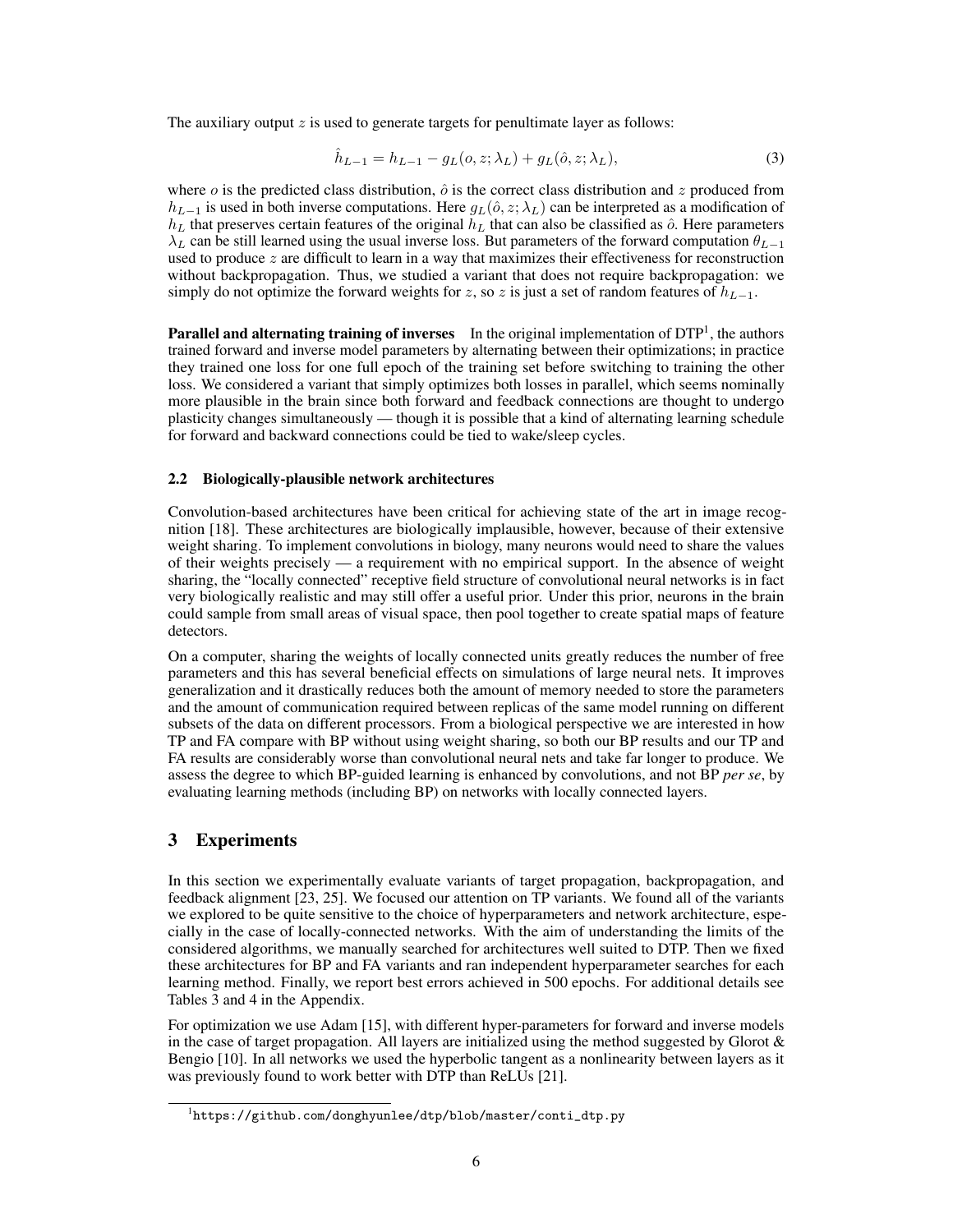Table 1: Train and test errors (%) achieved by different learning methods for fully-connected (FC) and locally-connected (LC) networks on MNIST and CIFAR. We highlight best and second best results.

| (a) MNIST                                                                                                                       |                   |      |                   |      |                   | (b) CIFAR                 |       |                   |  |
|---------------------------------------------------------------------------------------------------------------------------------|-------------------|------|-------------------|------|-------------------|---------------------------|-------|-------------------|--|
|                                                                                                                                 | FC                |      | LC                |      | FC                |                           | LC    |                   |  |
| <b>METHOD</b>                                                                                                                   | <b>TRAIN TEST</b> |      | <b>TRAIN TEST</b> |      | <b>TRAIN TEST</b> |                           |       | <b>TRAIN TEST</b> |  |
| DTP, PARALLEL                                                                                                                   | 0.44              | 2.86 | 0.00              | 1.52 |                   | 59.45 59.14               |       | 28.69 39.47       |  |
| DTP, ALTERNATING                                                                                                                | 0.00              | 1.83 | 0.00              | 1.46 |                   | 30.41 42.32               | 28.54 | 39.47             |  |
| SDTP, PARALLEL                                                                                                                  | 1.14              | 3.52 | 0.00              | 1.98 |                   | 51.48 55.32               | 43.00 | 46.63             |  |
| <b>SDTP, ALTERNATING</b>                                                                                                        | 0.00              | 2.28 | 0.00              | 1.90 |                   | 48.65 54.27               | 40.40 | 45.66             |  |
| AO-SDTP, PARALLEL                                                                                                               | 0.96              | 2.93 | 0.00              | 1.92 | 4.28              | 47.11                     | 32.67 | 40.05             |  |
| AO-SDTP, ALTERNATING                                                                                                            | 0.00              | 1.86 | 0.00              | 1.91 | 0.00              | 45.40                     | 34.11 | 40.21             |  |
| FA.                                                                                                                             | 0.00              | 1.85 | 0.00              | 1.26 |                   | 25.62 41.97               | 17.46 | 37.44             |  |
| <b>DFA</b>                                                                                                                      | 0.85              | 2.75 | 0.23              | 2.05 | 33.35             | 47.80                     | 32.74 | 44.41             |  |
| <b>BP</b>                                                                                                                       | 0.00              | 1.48 | 0.00              | 1.17 |                   | 28.97 41.32               | 0.83  | 32.41             |  |
| <b>BP CONVNET</b>                                                                                                               |                   |      | 0.00              | 1.01 |                   |                           | 1.39  | 31.87             |  |
| - DTP alternating<br>-SDTP parallel<br>- SDTP alternating<br>DTP parallel<br><b>BP ConvNet</b><br><b>DFA</b><br><b>BP</b><br>FA |                   |      |                   |      |                   |                           |       |                   |  |
| Fully-connected network<br>80                                                                                                   |                   |      | 60                |      |                   | Locally-connected network |       |                   |  |
| 70<br>50<br>60<br>40                                                                                                            |                   |      |                   |      |                   |                           |       |                   |  |
|                                                                                                                                 |                   |      |                   |      |                   |                           |       |                   |  |
| $\frac{6}{6}$ 50<br>Eric 40<br>Error (%)<br>30                                                                                  |                   |      |                   |      |                   |                           |       |                   |  |
| 30                                                                                                                              |                   |      | 20                |      |                   |                           |       |                   |  |

Figure 2: Train (dashed) and test (solid) classification errors on CIFAR.

 $\overline{0}$ 10

0 100 200 300 400 500 Epoch

## 3.1 MNIST

 $10<sub>0</sub>$ 20

0 100 200 300 400 500 Epoch

To compare to previously reported results we began with the MNIST dataset, consisting of  $28 \times 28$ gray-scale images of hand-drawn digits. The final performance for all algorithms is reported in Table 1 and the learning dynamics are plotted in Figure 8 (see Appendix). Our implementation of DTP matches the performance of the original work [21]. However, all variants of TP performed slightly worse than BP, with a larger gap for SDTP, which does not rely on any gradient propagation. Interestingly, alternating optimization of forward and inverse losses consistently demonstrates more stable learning and better final performance.

#### 3.2 CIFAR-10

CIFAR-10 is a more challenging dataset introduced by Krizhevsky [17]. It consists of  $32 \times 32$ RGB images of 10 categories of objects in natural scenes. In contrast to MNIST, classes in CIFAR-10 do not have a "canonical appearance" such as a "prototypical bird" or "prototypical truck" as opposed to "prototypical 7" or "prototypical 9". This makes them harder to classify with simple template matching, making depth imperative for achieving good performance. The only prior study of biologically motivated learning methods applied to this data was carried out by Lee et al. [21]; this investigation was limited to DTP with alternating updates and fully connected architectures. Here we present a more comprehensive evaluation that includes locally-connected architectures and experiments with an augmented training set consisting of vertical flips and random crops applied to the original images.

Final results can be found in Table 1. Overall, the results on CIFAR-10 are similar to those obtained on MNIST, though the gap between TP and backpropagation as well as between different variants of TP is more prominent. Moreover, while fully-connected DTP-alternating roughly matched the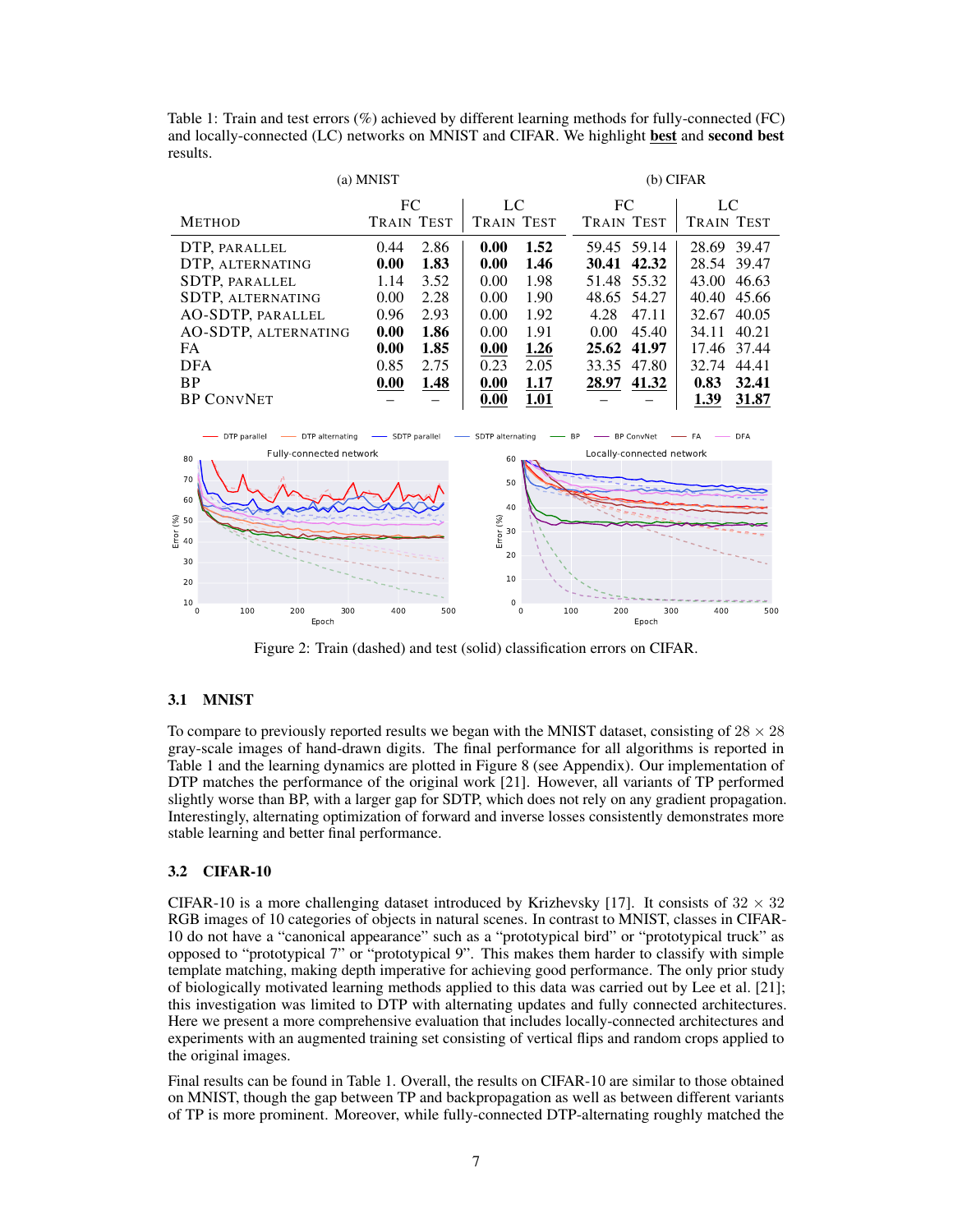performance of BP, locally-connected networks presented an additional challenge for TP, yielding only a minor improvement.

The issue of compatibility with locally-connected layers is yet to be understood. One possible explanation is that the inverse computation might benefit from a form that is not symmetric to the forward computation. We experimented with more expressive inverses, such as having larger receptive fields or a fully-connected structure, but these did not lead to any significant improvements. We leave further investigation of this question to future work.

As with MNIST, a BP trained convolutional network with shared weights performed better than its locally-connected variant. The gap, however, is not large, suggesting that weight sharing is not necessary for good performance as long as the learning algorithm is effective.

We hypothesize that the significant gap in performance between DTP and the gradient-free SDTP on CIFAR-10 is due to the problems with inverting a low-entropy target in the output layer. To validate this hypothesis, we ran AO-SDTP with 512 auxiliary output units and compare its performance with other variants of TP. Even though the observed results do not match the performance of DTP, they still present a large improvement over SDTP. This confirms the importance of target diversity for learning in TP (see Appendix 5.5 for related experiments) and provides reasonable hope that future work in this area could further improve the performance of SDTP.

Feedback alignment algorithm performed quite well on both MNIST and CIFAR, struggling only with the LC architecture on CIFAR. In contrast, DFA appeared to be quite sensitive to the choice of architecture and our architecture search was guided by the performance of TP methods. Thus, the numbers achieved by DFA in our experiments should be regarded only as a rough approximation of the attainable performance for the algorithm. In particular, DFA appears to struggle with the relatively narrow (256 unit) layers used in the fully-connected MNIST case — see Lillicrap et al. [23] Supplementary Information for a possible explanation. Under these conditions, DFA fails to match BP in performance, and also tends to fall behind DTP and AO-SDTP, especially on CIFAR.

#### 3.3 ImageNet

We assessed performance of the methods on the ImageNet dataset [33], a large-scale benchmark that has propelled recent progress in deep learning. To the best of our knowledge, this is the first empirical study of biologically-motivated methods and architectures conducted on a dataset of such scale and difficulty. ImageNet has 1000 object classes appearing in a variety of natural scenes and captured in high-resolution images (resized to  $224 \times 224$ ).

Final results are reported in Table 2. Unlike MNIST and CIFAR, on ImageNet all biologically motivated algorithms performed very poorly relative to BP. A number of factors could contribute to this result. One factor may be that deeper networks might require more careful hyperparameter tuning; for example, different learning rates or amounts of noise injected for each layer.



Figure 3: Top-1 (solid) and Top-5 (dotted) test errors on ImageNet. Color legend is the same as for figure 2.

Table 2: Test errors on ImageNet.

| <b>METHOD</b>            |       | TOP-1 TOP-5 |
|--------------------------|-------|-------------|
| DTP, PARALLEL            | 98.34 | 94.56       |
| DTP, ALTERNATING         | 99.36 | 97.28       |
| <b>SDTP, PARALLEL</b>    | 99.28 | 97.15       |
| <b>FA</b>                | 93.08 | 82.54       |
| <b>BACKPROPAGATION</b>   | 71.43 | 49.07       |
| BACKPROPAGATION, CONVNET | 63.93 | 40.17       |
|                          |       |             |

A second factor might be a general incompatibility between the mainstream design choices for convolutional networks with TP and FA algorithms. Years of research have led to a better understanding of efficient architectures, weight initialization, and optimizers for convolutional networks trained with backpropagation, and perhaps more effort is required to reach comparable results for biologically motivated algorithms and architectures. Addressing both of these factors could help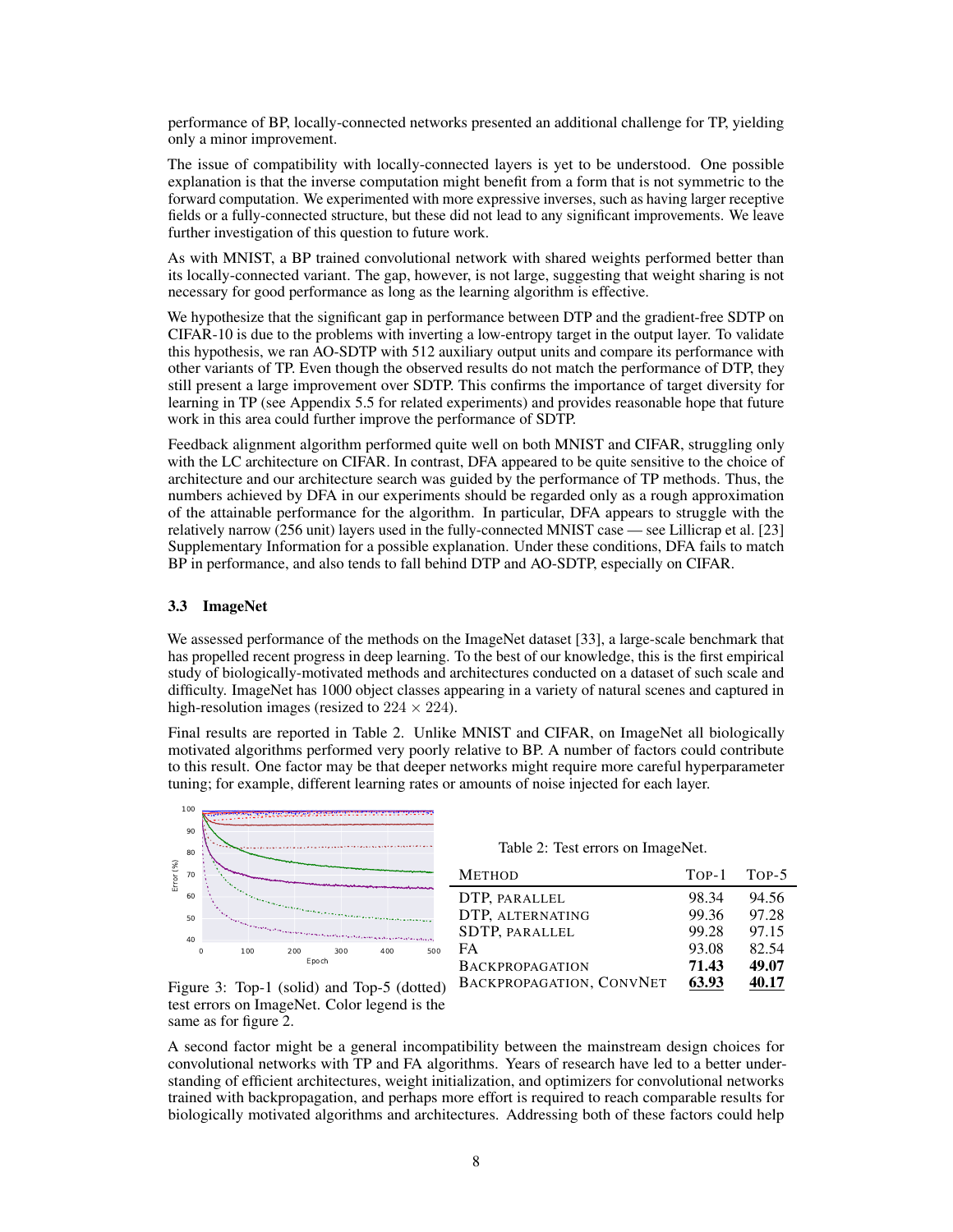improve performance, so it would be premature to conclude that TP cannot perform adequately on ImageNet. We can conclude though, that out-of-the-box application of this class of algorithms does not provide a straightforward solution to real data on even moderately large networks.

We note that FA demonstrated an improvement over TP, yet still performed much worse than BP. It was not practically feasible to run its sibling, DFA, on large networks such as one we used in our ImageNet experiments. This was due to practical necessity of maintaining a large fully-connected feedback layer of weights from the output layer to each intermediate layer. Modern convolutional architectures tend to have very large activation dimensions, and the requirement for linear projections back to all of the neurons in the network is practically intractable: on a GPU with 16GB of onboard memory, we encountered out-of-memory errors when trying to initialize and train these networks using a Tensorflow implementation. Thus, the DFA algorithm appears to require either modification or GPUs with more memory to run with large networks.

# 4 Discussion

Historically, there has been significant disagreement about whether BP can tell us anything interesting about learning in the brain [8, 11]. Indeed, from the mid 1990s to 2010, work on applying insights from BP to help understand learning in the brain declined precipitously. Recent progress in machine learning has prompted a revival of this debate; where other approaches have failed, deep networks trained via BP have been key to achieving impressive performance on difficult datasets such as ImageNet. It is once again natural to wonder whether some approximation of BP might underlie learning in the brain [22, 5]. However, none of the algorithms proposed as approximations of BP have been tested on the datasets that were instrumental in convincing the machine learning and neuroscience communities to revisit these questions.

Here we studied TP and FA, and introduced a straightforward variant of the DTP algorithm that completely removed gradient propagation and weight transport. We demonstrated that networks trained with SDTP without any weight sharing (i.e. weight transport in the backward pass or weight tying in convolutions) perform much worse than DTP, likely because of impoverished output targets. We also studied an approach to rescue performance with SDTP. Overall, while some variants of TP and FA came close to matching the performance of BP on MNIST and CIFAR, all of the biologically motivated algorithms performed much worse than BP in the context of ImageNet. Our experiments are far from exhaustive and we hope that researchers in the field may coordinate to study the performance of other recently introduced biologically motivated algorithms, including e.g. [28, 27].

We note that although TP and FA algorithms go a long way towards biological plausibility, there are still many biological constraints that we did not address here. For example, we've set aside the question of spiking neurons entirely to focus on asking whether variants of TP can scale up to solve difficult problems *at all*. The question of spiking networks is an important one [35, 12, 7, 34], but it should nevertheless be possible to gain algorithmic insight to the brain without tackling all of the elements of biological complexity simultaneously. Similarly, we also ignore Dale's law in all of our experiments [29]. In general, we've aimed at the simplest models that allow us to address questions around (1) *weight sharing*, and (2) *the form and function of feedback communication*. However, it is worth noting that our work here ignores one other significant issue with respect to the plausibility of feedback communication: BP, FA, all of the TP variants, and indeed most known activation propagation algorithms (for an exception see Sacramento et al. [34]), still require distinct forward and backward (or "positive" and "negative") *phases*. The way in which forward and backward pathways in the brain interact is not well characterized, but we're not aware of existing evidence that straightforwardly supports distinct phases.

Nevertheless, algorithms that aim to illuminate learning in cortex should be able to perform well on difficult domains without relying on any form of weight sharing. Thus, our results offer a new benchmark for future work looking to evaluate the effectiveness of biologically plausible algorithms in more powerful architectures and on more difficult datasets.

## Acknowledgments

We would like to thank Shakir Mohamed, Wojtek Czarnecki, Yoshua Bengio, Rafal Bogacz, Walter Senn, Joao Sacramento, James Whittington, and Benjamin Scellier for useful discussions.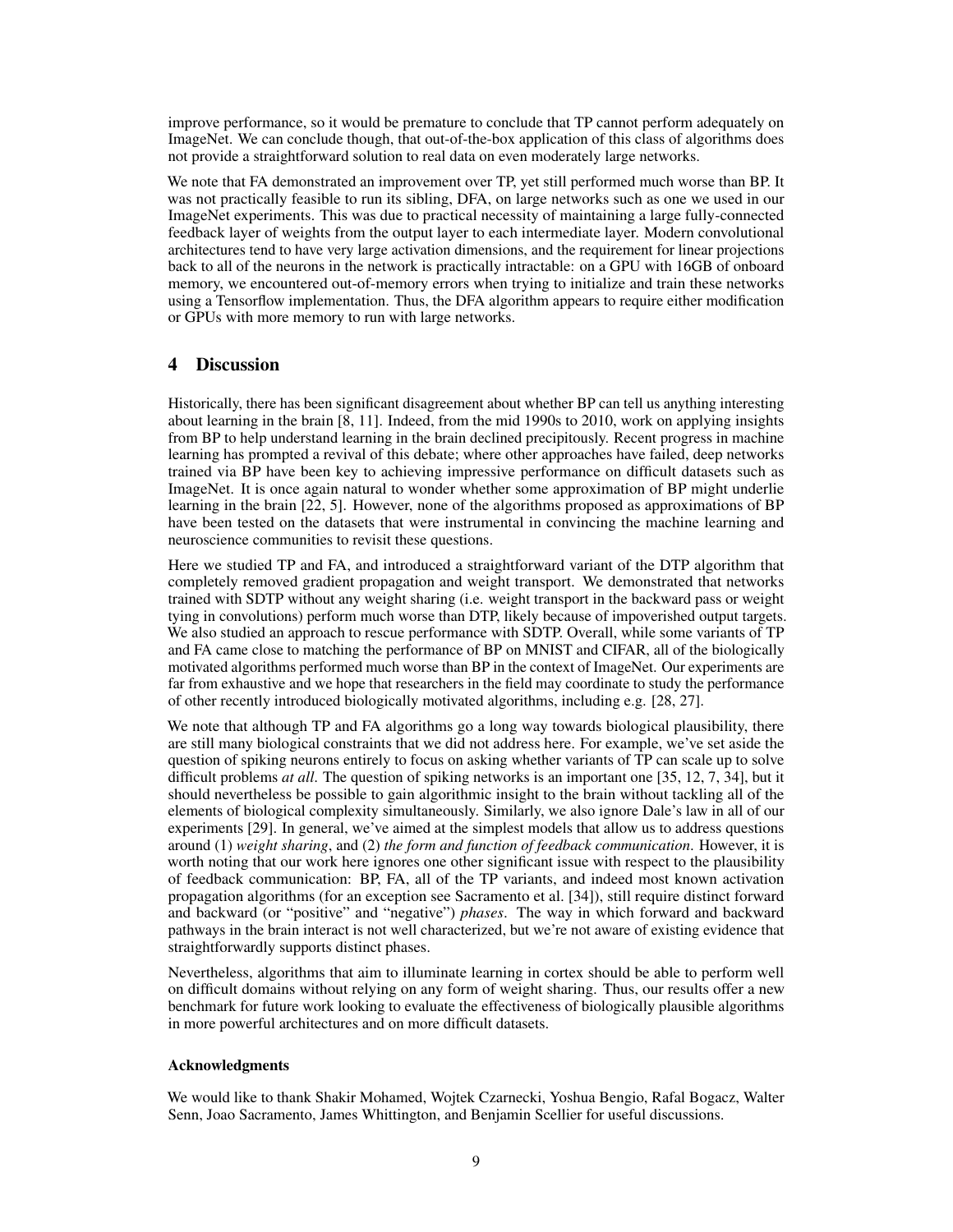## References

- [1] Ackley, David H, Hinton, Geoffrey E, and Sejnowski, Terrence J. A learning algorithm for boltzmann machines. *Cognitive science*, 9(1):147–169, 1985.
- [2] Almeida, Luis B. A learning rule for asynchronous perceptrons with feedback in a combinatorial environment. In *Artificial neural networks*, pp. 102–111. IEEE Press, 1990.
- [3] Bengio, Yoshua. How auto-encoders could provide credit assignment in deep networks via target propagation. *arXiv preprint arXiv:1407.7906*, 2014.
- [4] Bengio, Yoshua and Fischer, Asja. Early inference in energy-based models approximates back-propagation. *arXiv preprint arXiv:1510.02777*, 2015.
- [5] Bengio, Yoshua, Lee, Dong-Hyun, Bornschein, Jorg, Mesnard, Thomas, and Lin, Zhouhan. Towards biologically plausible deep learning. *arXiv preprint arXiv:1502.04156*, 2015.
- [6] Bengio, Yoshua, Scellier, Benjamin, Bilaniuk, Olexa, Sacramento, Joao, and Senn, Walter. Feedforward initialization for fast inference of deep generative networks is biologically plausible. *arXiv preprint arXiv:1606.01651*, 2016.
- [7] Bengio, Yoshua, Mesnard, Thomas, Fischer, Asja, Zhang, Saizheng, and Wu, Yuhuai. Stdpcompatible approximation of backpropagation in an energy-based model. *Neural computation*, 2017.
- [8] Crick, Francis. The recent excitement about neural networks. *Nature*, 337(6203):129–132, 1989.
- [9] Dumoulin, Vincent and Visin, Francesco. A guide to convolution arithmetic for deep learning. *arXiv preprint arXiv:1603.07285*, 2016.
- [10] Glorot, Xavier and Bengio, Yoshua. Understanding the difficulty of training deep feedforward neural networks. In *Proceedings of the Thirteenth International Conference on Artificial Intelligence and Statistics*, pp. 249–256, 2010.
- [11] Grossberg, Stephen. Competitive learning: From interactive activation to adaptive resonance. *Cognitive science*, 11(1):23–63, 1987.
- [12] Guerguiev, Jordan, Lillicrap, Timothy P, and Richards, Blake A. Towards deep learning with segregated dendrites. *ELife*, 6:e22901, 2017.
- [13] Hinton, G.E. How to do backpropagation in a brain. *NIPS 2007 Deep Learning Workshop*, 2007.
- [14] Hinton, Geoffrey E and McClelland, James L. Learning representations by recirculation. In *Neural information processing systems*, pp. 358–366. New York: American Institute of Physics, 1988.
- [15] Kingma, Diederik and Ba, Jimmy. Adam: A method for stochastic optimization. *arXiv preprint arXiv:1412.6980*, 2014.
- [16] Körding, Konrad P and König, Peter. Supervised and unsupervised learning with two sites of synaptic integration. *Journal of computational neuroscience*, 11(3):207–215, 2001.
- [17] Krizhevsky, Alex. Learning multiple layers of features from tiny images. 2009.
- [18] Krizhevsky, Alex, Sutskever, Ilya, and Hinton, Geoffrey E. Imagenet classification with deep convolutional neural networks. In *Advances in neural information processing systems*, pp. 1097–1105, 2012.
- [19] LeCun, Yann. Learning process in an asymmetric threshold network. In *Disordered systems and biological organization*, pp. 233–240. Springer, 1986.
- [20] LeCun, Yann. *Modeles connexionnistes de lapprentissage `* . PhD thesis, PhD thesis, These de Doctorat, Université Paris 6, 1987.